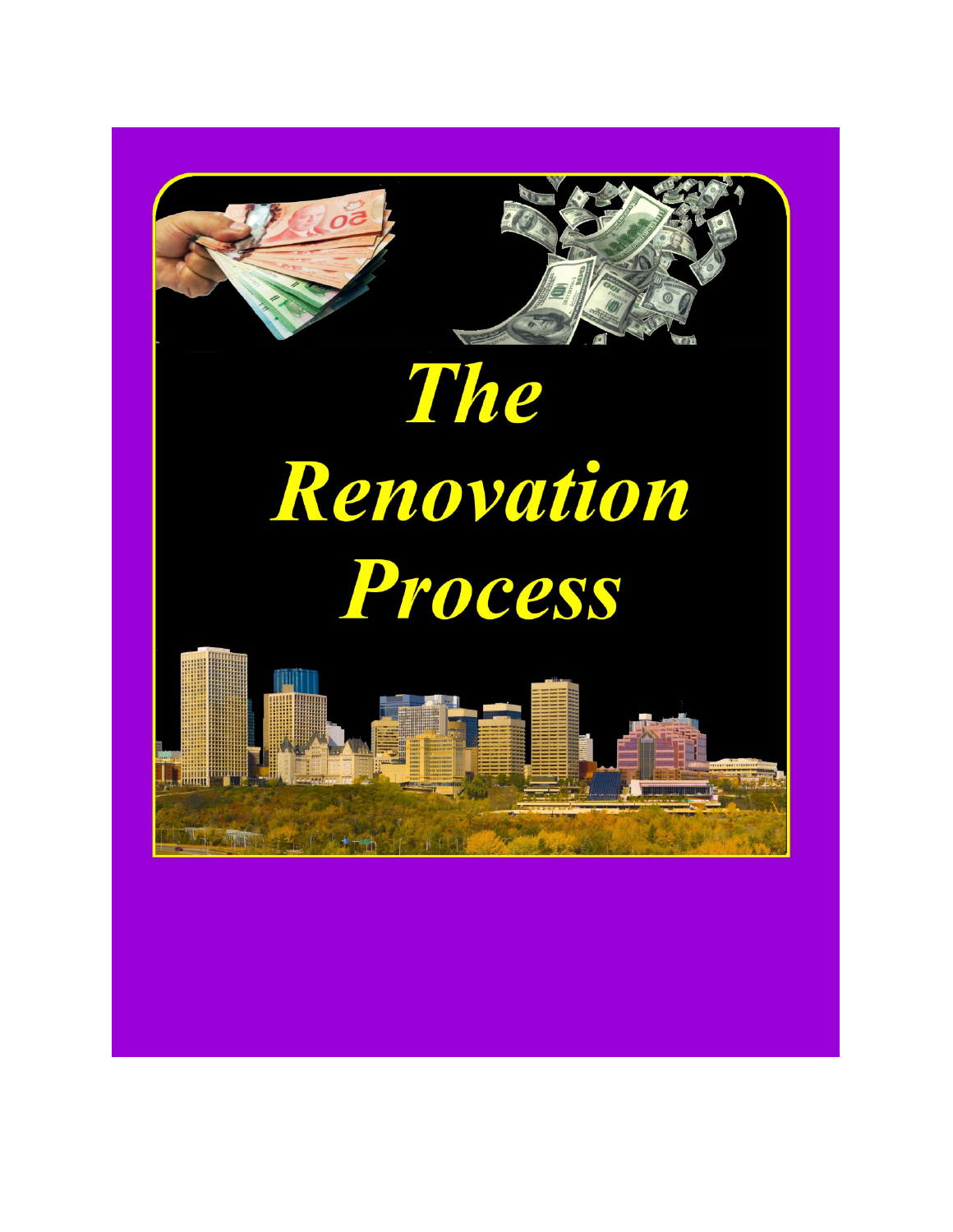# **The renovation process**

It's important to have a system for renovation in place because it allows you to remotely handle multiple renovation projects simultaneously and free up your time more for deal hunting. Although renovation is a very extensive area to learn, we'll break down the process in various steps, so that you can at least gain a general overview of the process.

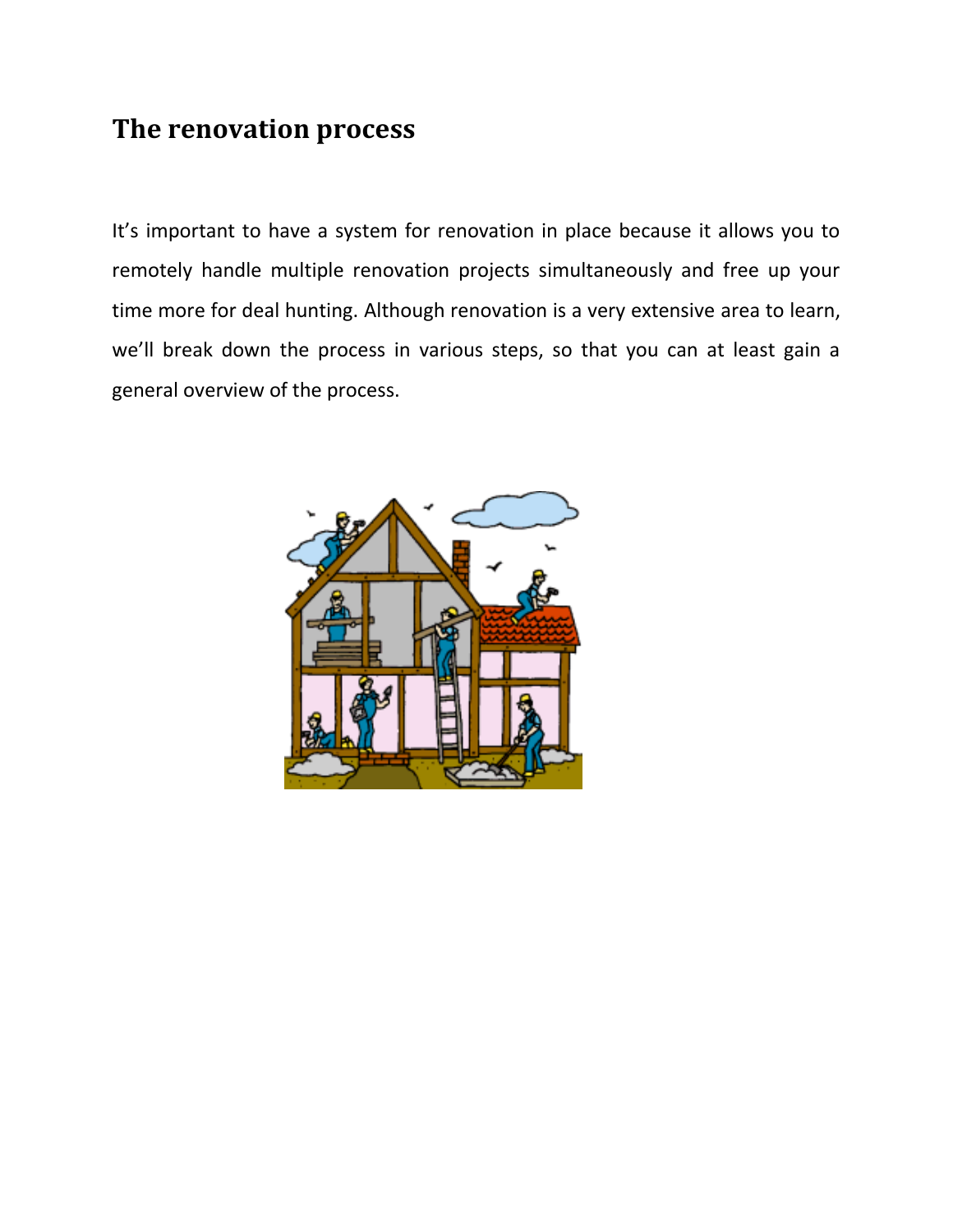#### **Step 1: Developing a scope of work**

First, you'll need to create a scope of work because it's the key to the success of your project. This checklist will guide you (and your contractors) through all the items that you need to renovate for the property, listed by different sections of the house. Under each item, you'll also list the materials you want to use, along with their SKU numbers and estimated costs. When your contractors look at the checklist, they should be able to visualize what the finished property will look like, anticipate what work is needed, and hence, figure out how to bid for your job. Since everything is standardized and laid out clearly, it'll be easier for you to compare with different bids from contractors and look for better pricing. The list is also used as a step-by-step reference to monitor the renovation progress and formulate the payment schedule for your contractors, so that you can avoid miscommunication and disputes during renovation, and save you money and time down the road.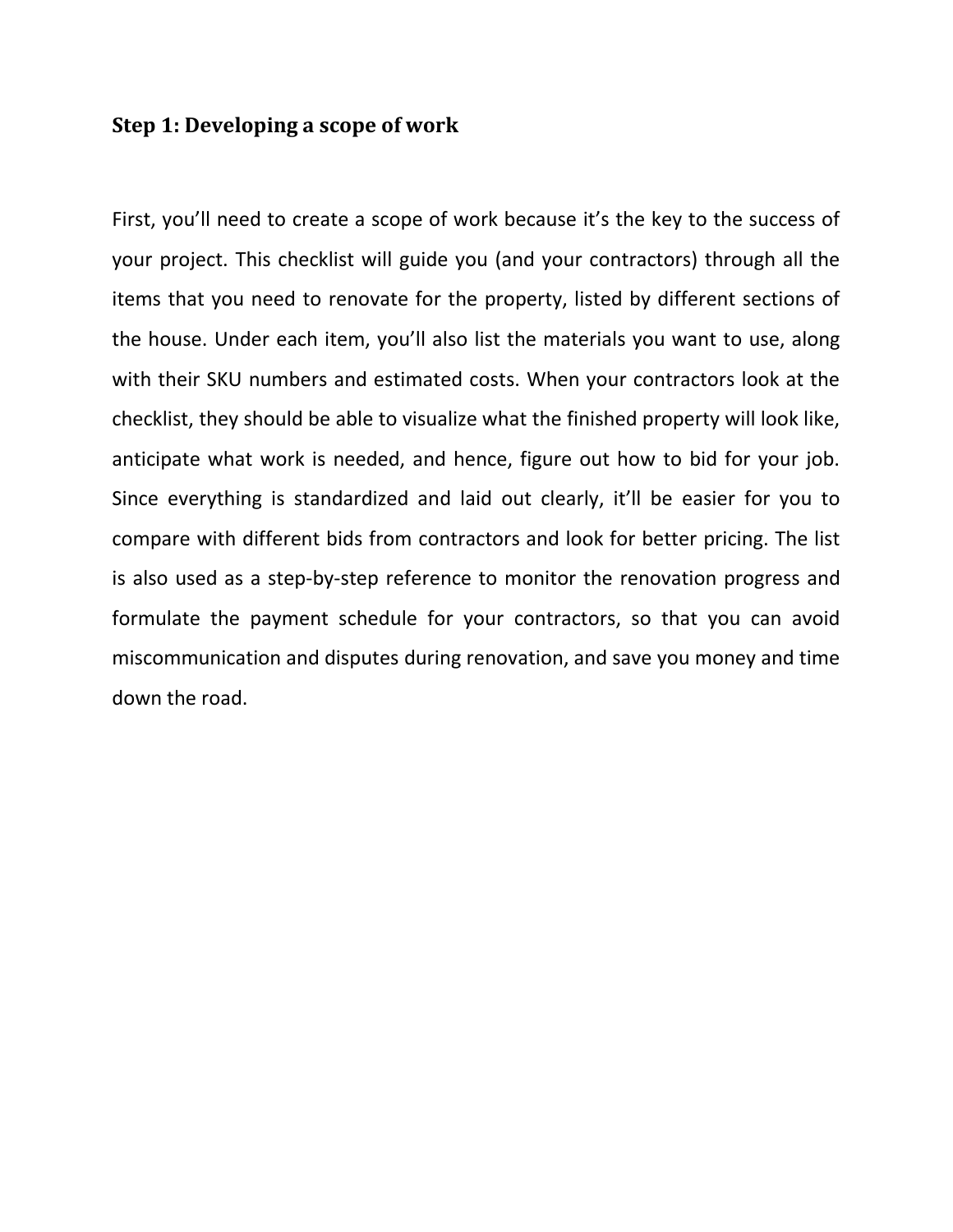# **Step 2: Choosing a contractor**

For contractors to submit their bids for the jobs, you'll need to give them the scope or work so they know what work needs to be done and how to do pricing. You would also need to give them a standardized, itemized quote form so



that the format of the bid looks the same, which allows you to assess and compare the bid details a lot easier and quicker afterwards.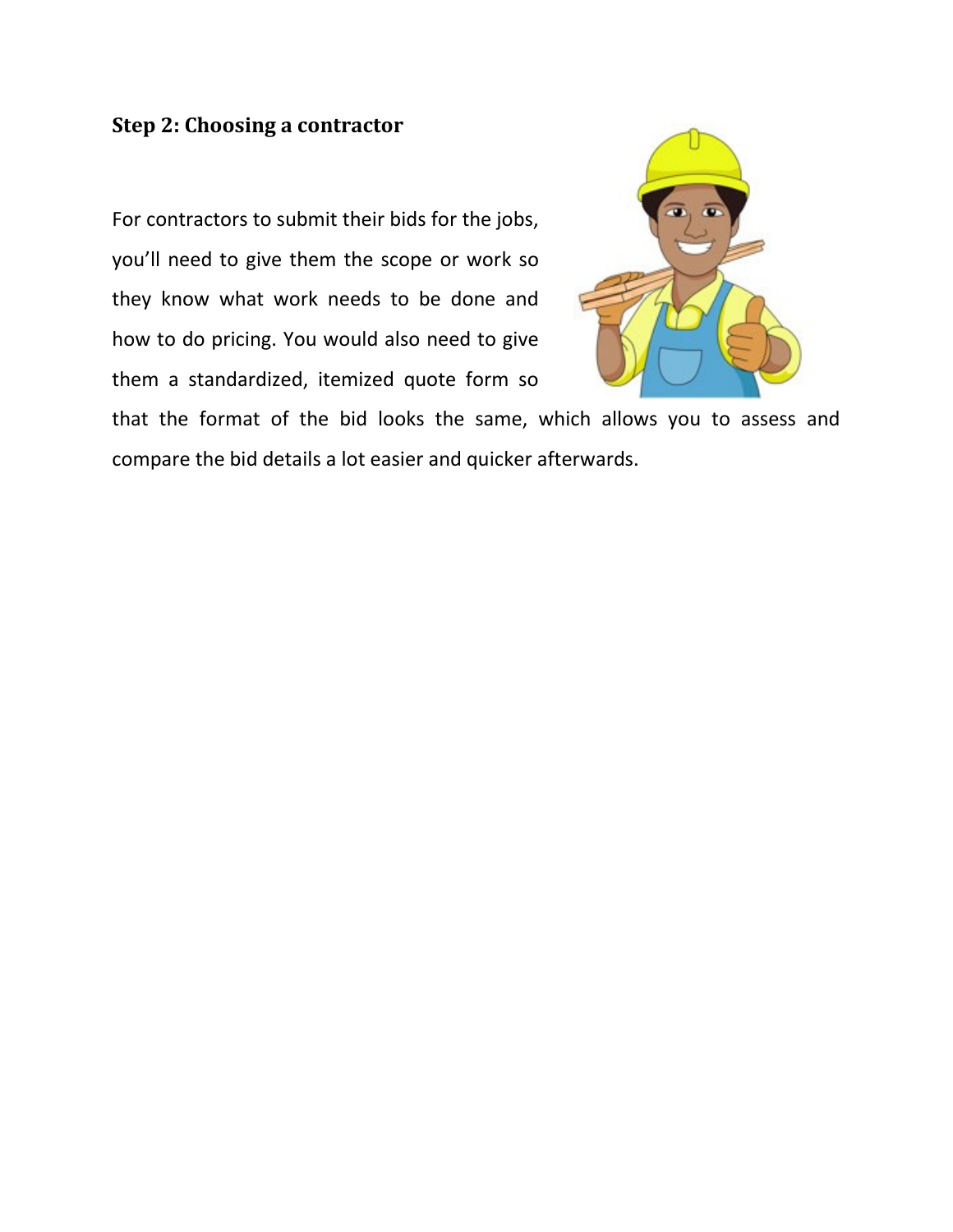#### **Step 3: Signing paperwork**



After you've reviewed all the bids and have decided on the ones that you want, you need to get paperwork signed so the project can start right away. Every contractor involved needs to agree, sign, and adhere to the terms and conditions of the contracts. Never start a project without finishing proper paperwork; otherwise, you

won't have any protection against hidden troubles and discrepancies down the road. Besides getting signatures at the meeting, you also need to clarify the method and frequency of communication and the timeline of the project tasks. Oftentimes, contractors want you to sign their version of paperwork. You must state clearly to them that you only do business with contractors who use your paperwork that lists prices, and your terms and conditions, so they're playing by your rules.

There are 5 important documents that need signatures before project initiation. For a full list of these documents, and to find out their importance, please read the book.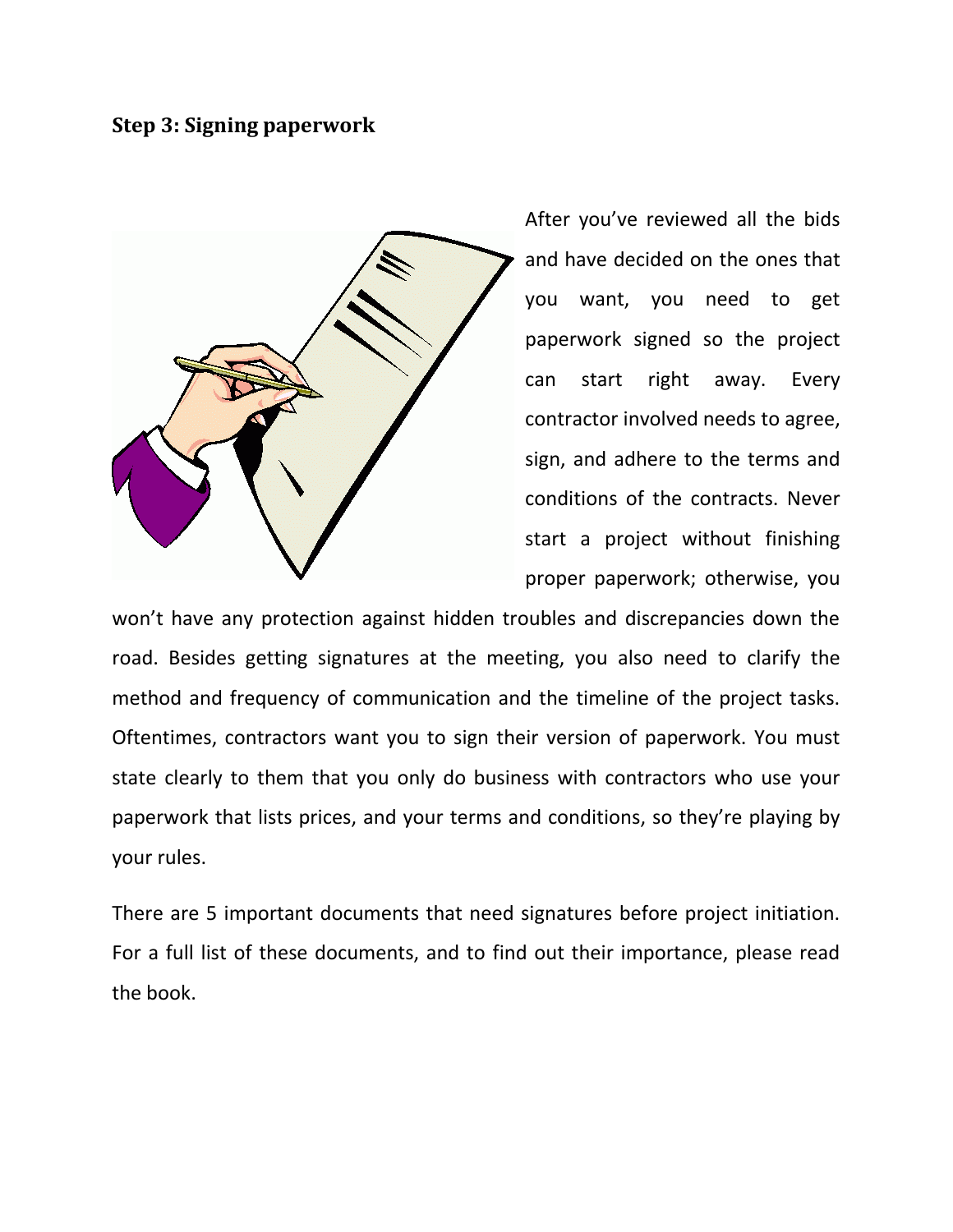# **Step 4: Managing the renovation**

Before you start renovation, your contractors must show you all necessary permits, and coordinate all inspections required. Never compromise in obtaining permits because, after the project has started, any delay in obtaining permits will affect the renovation progress, and any work done without permits will make things illegal. Either way, your reputation as a reliable company/renovator and good relationships with building department officials will be undoubtedly damaged.

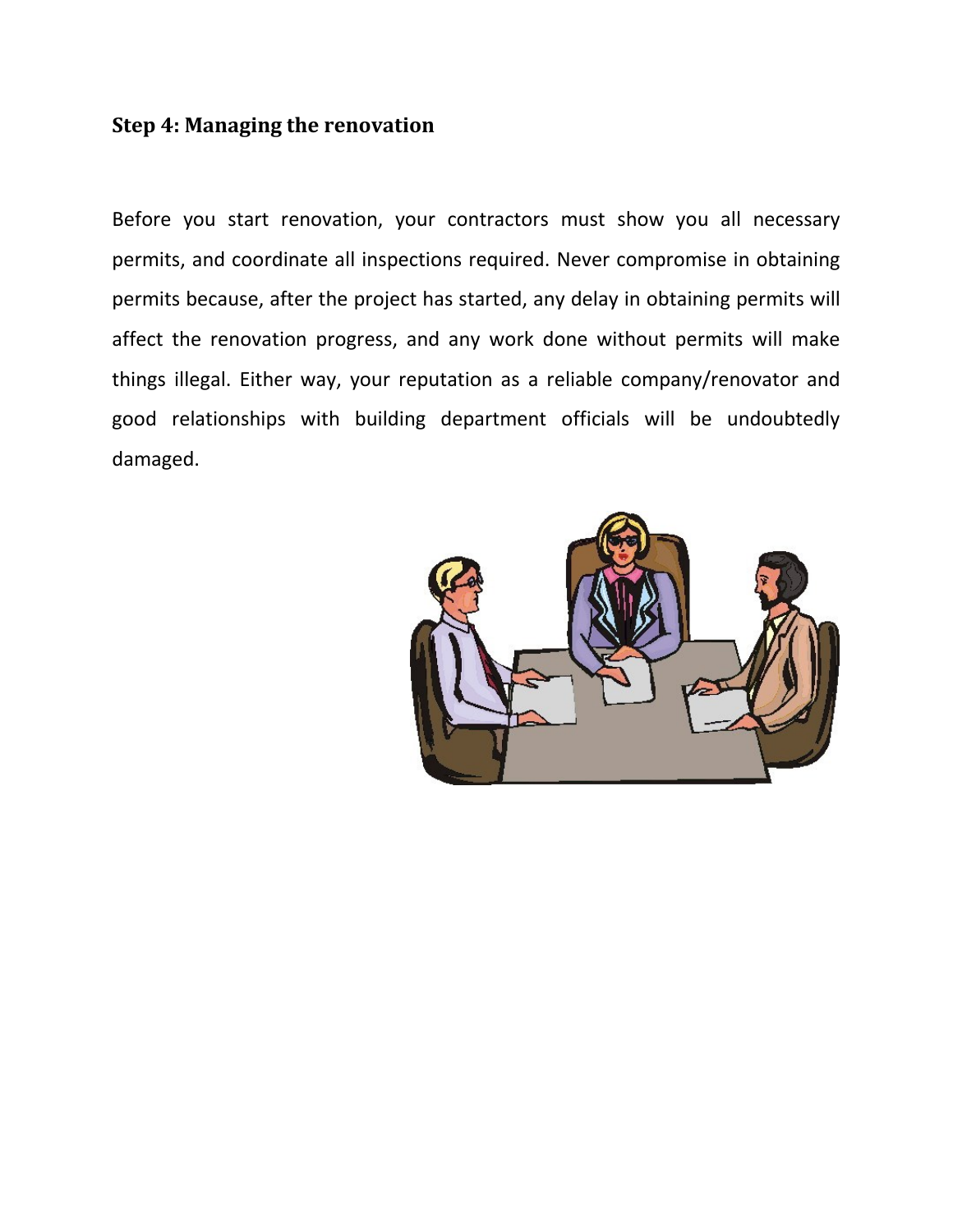# **Step 5: Checking and closing procedure**

When the project is about to complete, walk around the house and check it against your scope of work. Before you release your final payment, make sure all work and touch-ups are completed, and the final lien waiver is signed off.